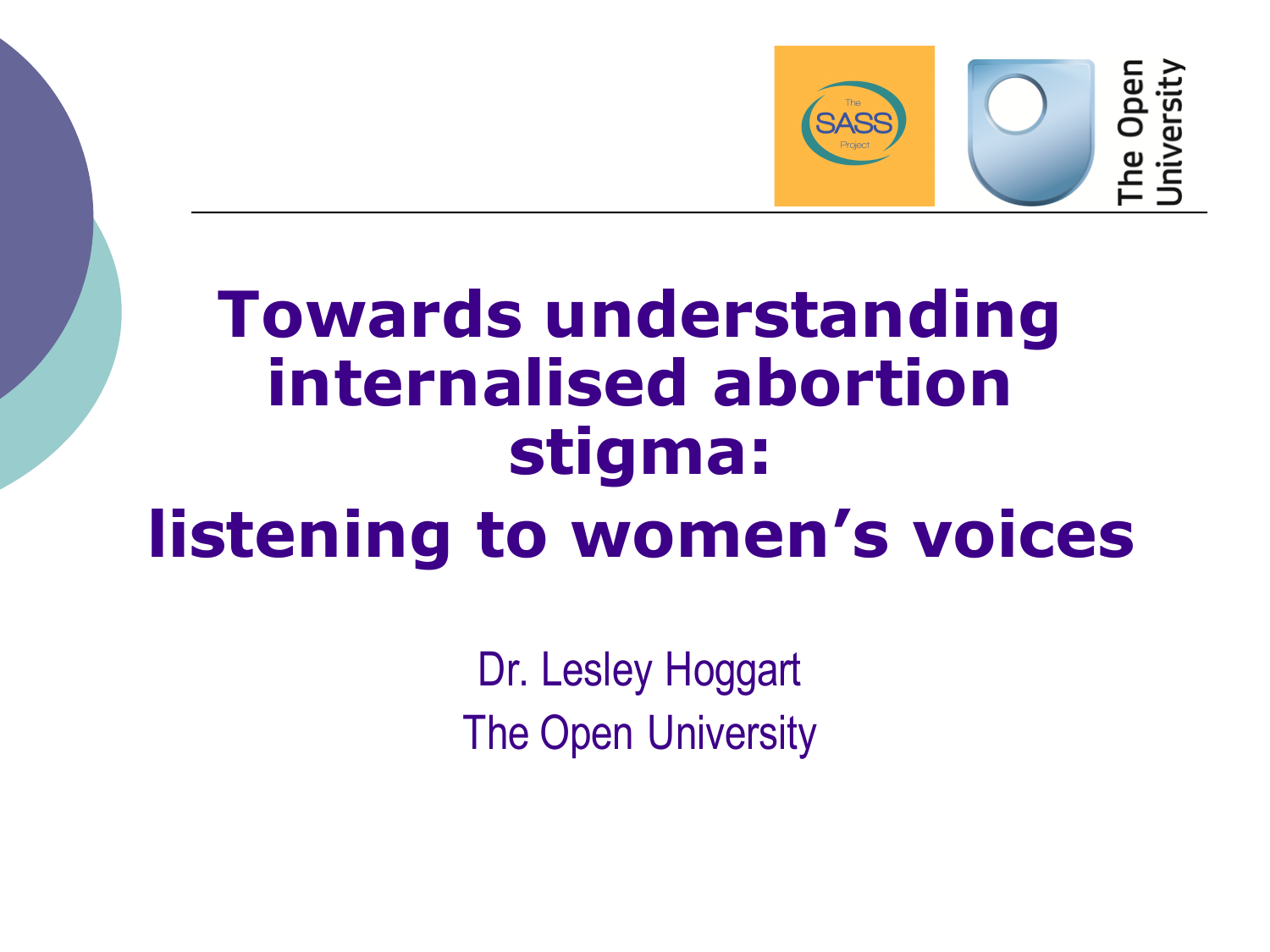# **Research Projects:**

#### ○ London Abortion Study

- **Funded by Government office for London**
- 10 in-depth interviews with young women (14-18)

#### ¡ **England and Wales Abortion Study**

- **Funded by MSI**
- 36 in-depth interviews with young women (16-24)  $\circ$  16 interviewed twice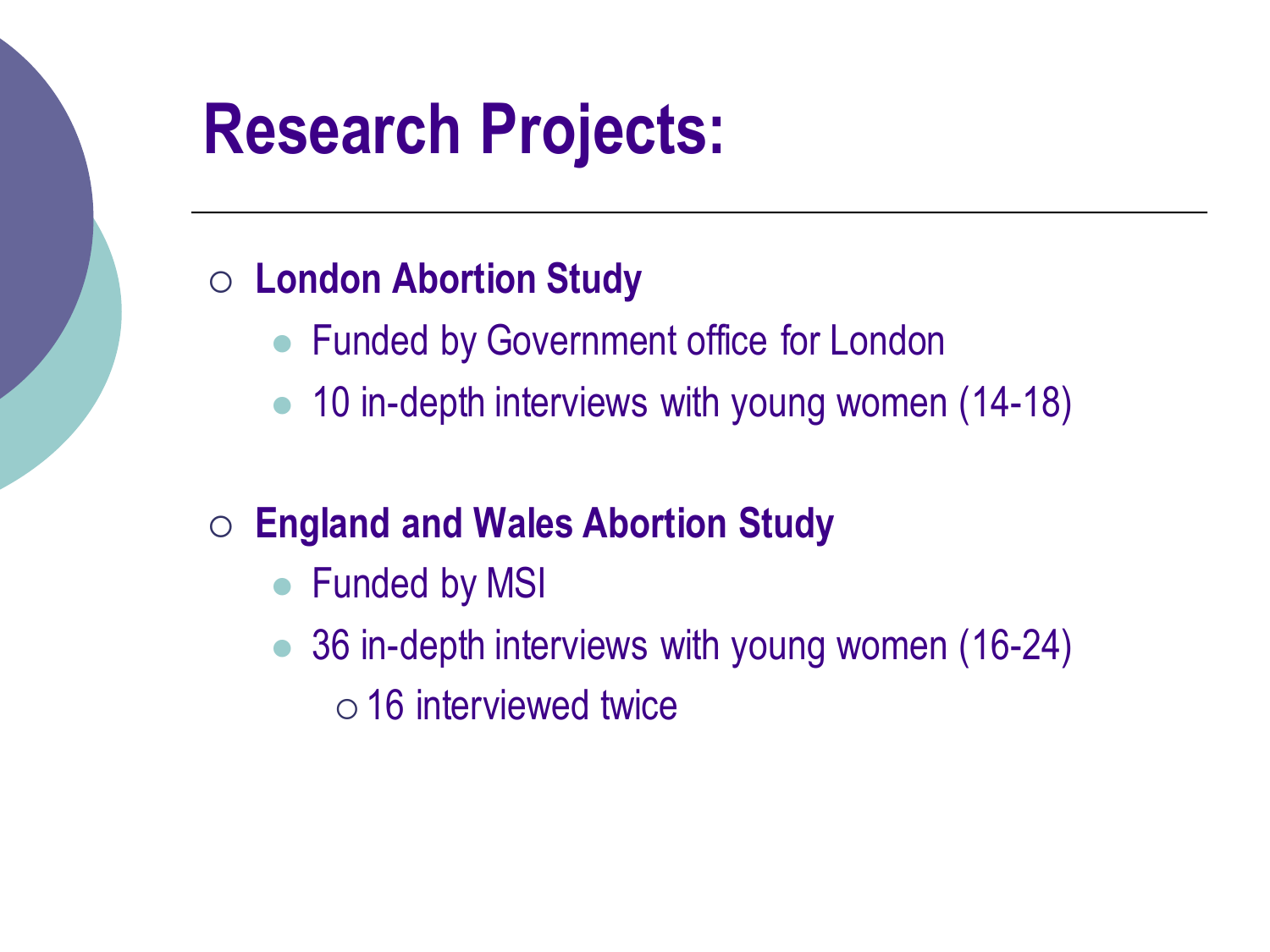**Research Projects:** Qualitative Secondary analysis

- <sup>o</sup> Original research questions:
	- individual abortion decision-making
	- o sexual and contraceptive behaviour
	- o abortion experience
	- post-abortion feelings and emotions
- <sup>o</sup> Secondary analysis questions:
	- o How did women manage stigma resistance and/or stigma rejection?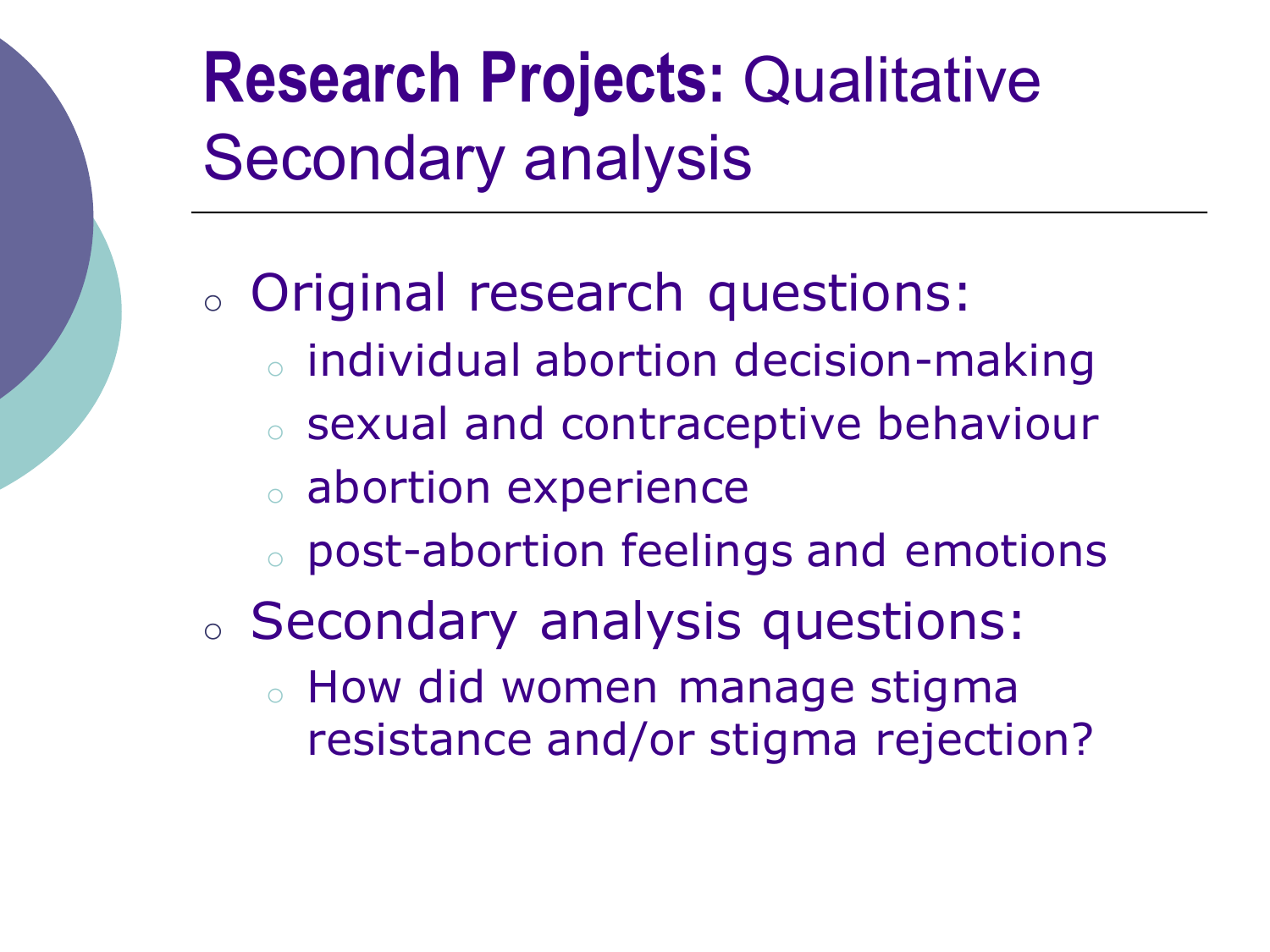## Stigma and deviance

- $\circ$  Goffman 1963: Stigma as a discrediting attribute
- Scambler & Hopkins 1986; Scambler & Paoli 2008: distinction between 'enacted' and 'felt' stigma
- $\circ$  Scambler 2009: importance of distinction between stigma and deviance. Stigma invokes 'shame' and deviance invokes 'blame'
- $\circ$  Scambler 2009: stigma and deviance are socially and culturally embedded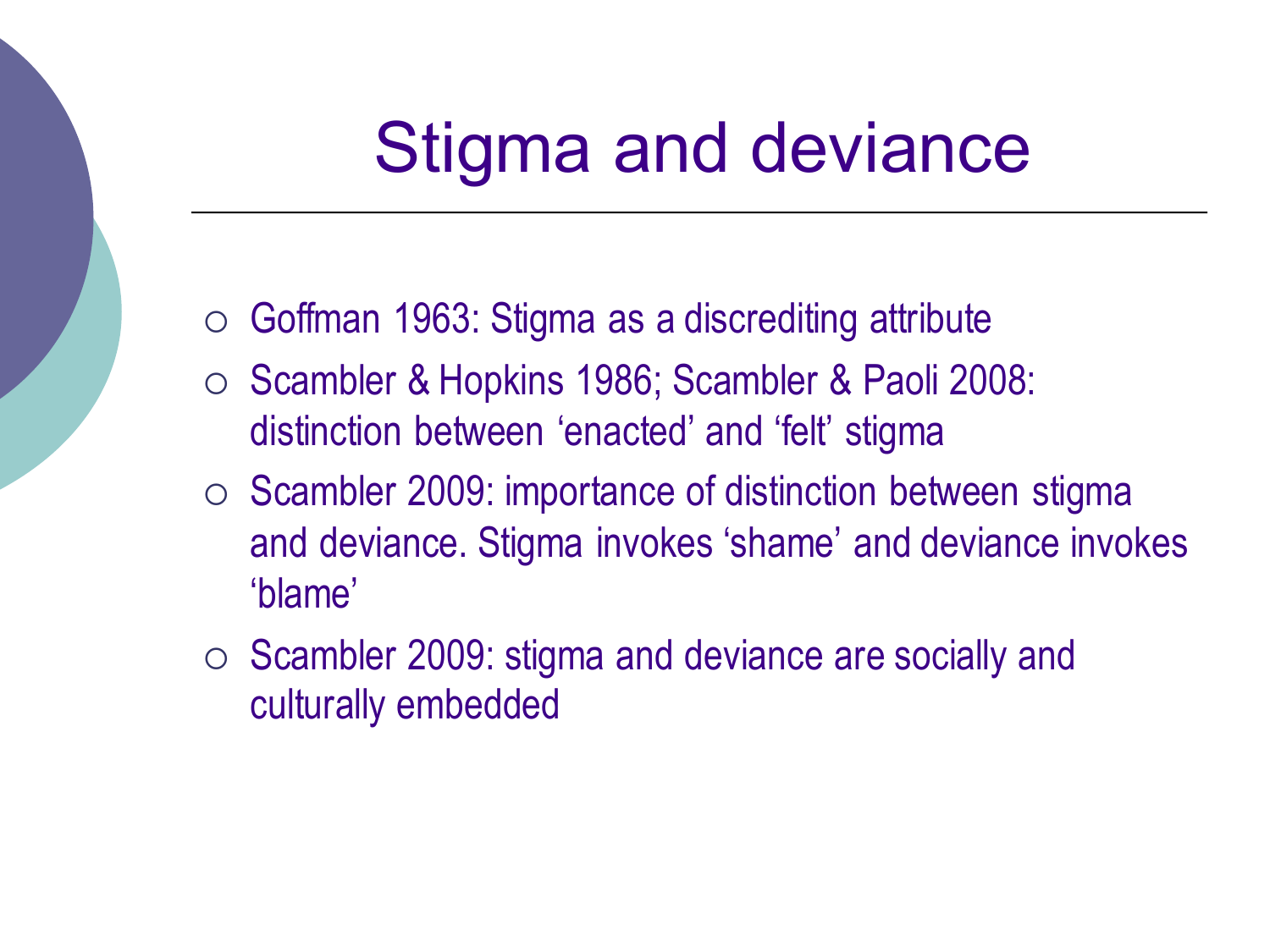#### Abortion-related stigma and deviance

- $\circ$  Kumar et al 2009: abortion-related stigma 'a negative attribute ascribed to women who seek to terminate a pregnancy that marks them, internally or externally, as inferior to the ideal of "womanhood"'
- $\circ$  Cockrill and Nack 2014: abortion can signal multiple transgressions (deviance) – female sexuality; rejection of motherhood; rejection of the maternal
- $\circ$  Major and Gramzow 1999: abortion can be concealed and stigma thus internalised
- $\circ$  All also note the importance of socio-economic and cultural contexts in construction of abortion-related stigma (though under-researched area)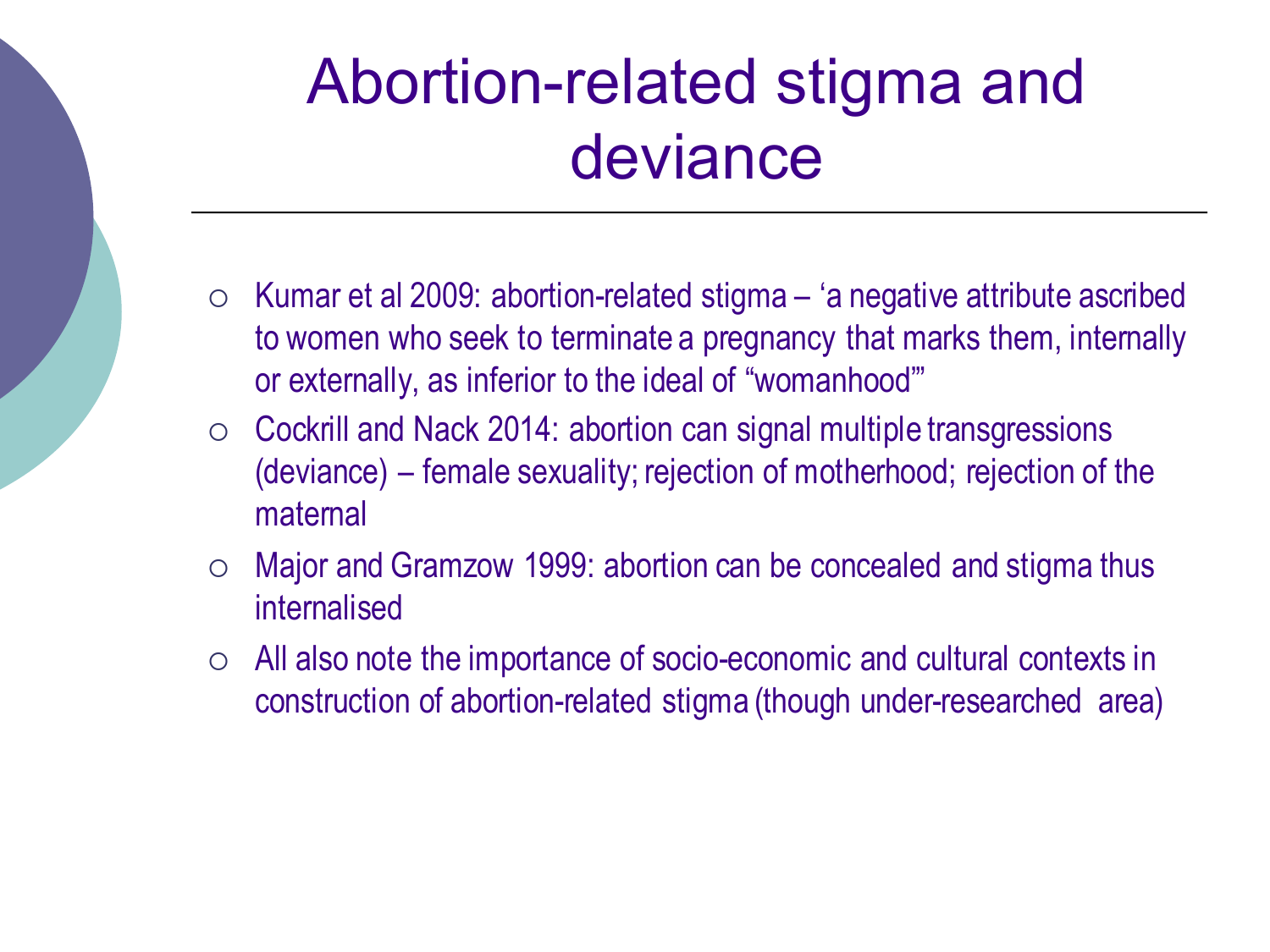# Working definitions



Individual-level abortion stigma:

. felt stigma includes women's assessment of other people's attitudes towards abortion;

<sup>l</sup>enacted abortion stigma relates to actual experiences of actions that reveal negative attitudes towards abortion

**• internalised stigma signifies women's acceptance** of negativity associated with abortion;

(Cockrill and Nack 2013; Herek 2009)

**Abortion Stigma: 'The shared understanding that abortion is socially and morally unacceptable'** (http://seachangeprogram.org/ourwork/abortion-stigma-defined/)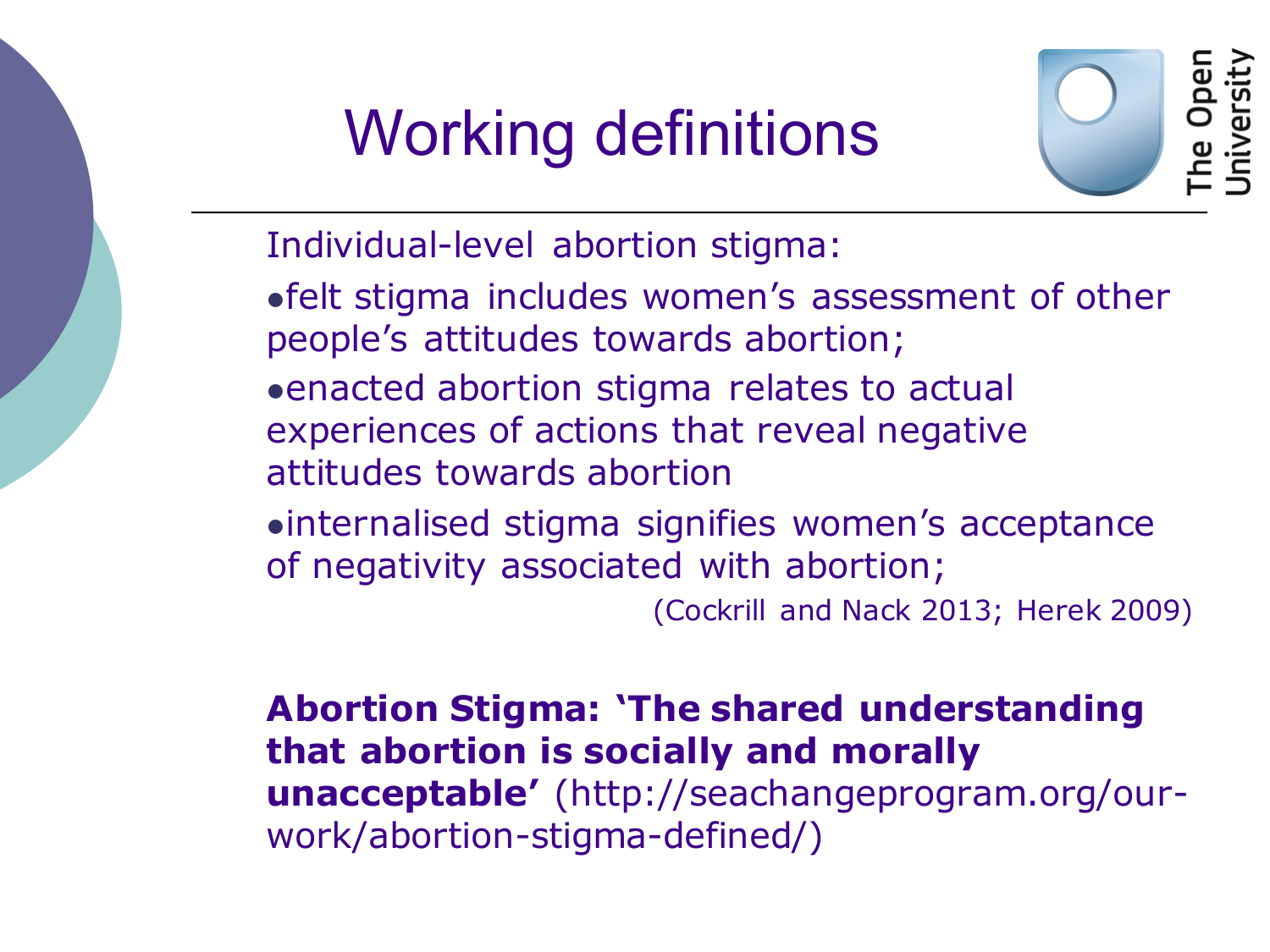The abortion studies: internalised abortion stigma?

 $\circ$  What makes a difference?

- Views of significant others (shared value frameworks and social support)
- Context of abortion pragmatism not moral opposition
- Importance of personal autonomy
- Non-judgemental attitudes from providers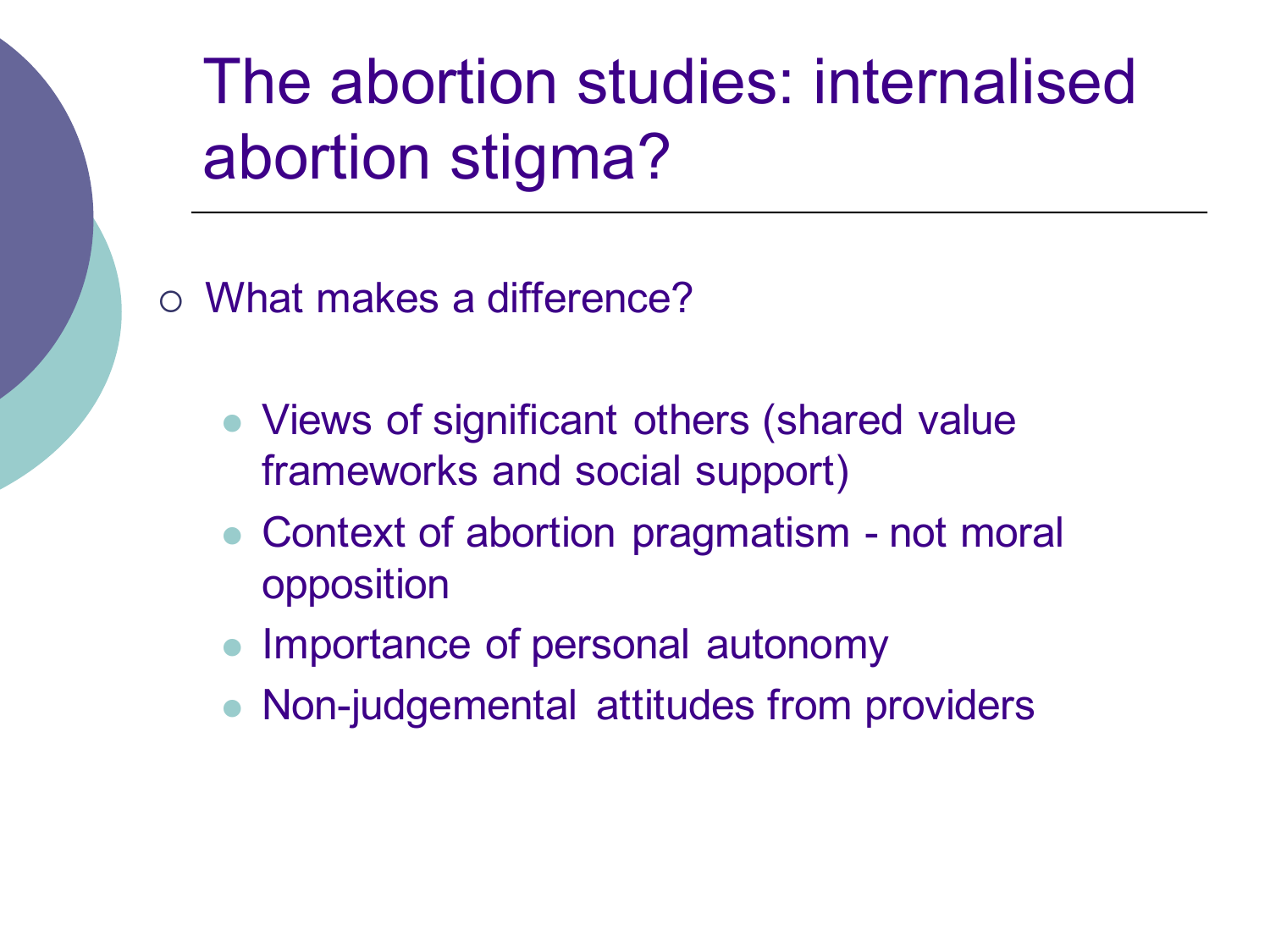## The abortion studies: stigma resistance and rejection

- $\circ$  Stigma resistance: importance of gendered social norms  $$ the 'good mother'
- $\circ$  Stigma resistance: narratives of sexual responsibility 'its not my fault'
	- Contraceptive use
- $\circ$  Stigma rejection: no need for explanations; no sense of abortion as morally wrong; no sense of transgression
- $\circ$  SO stigma was not internalised by all women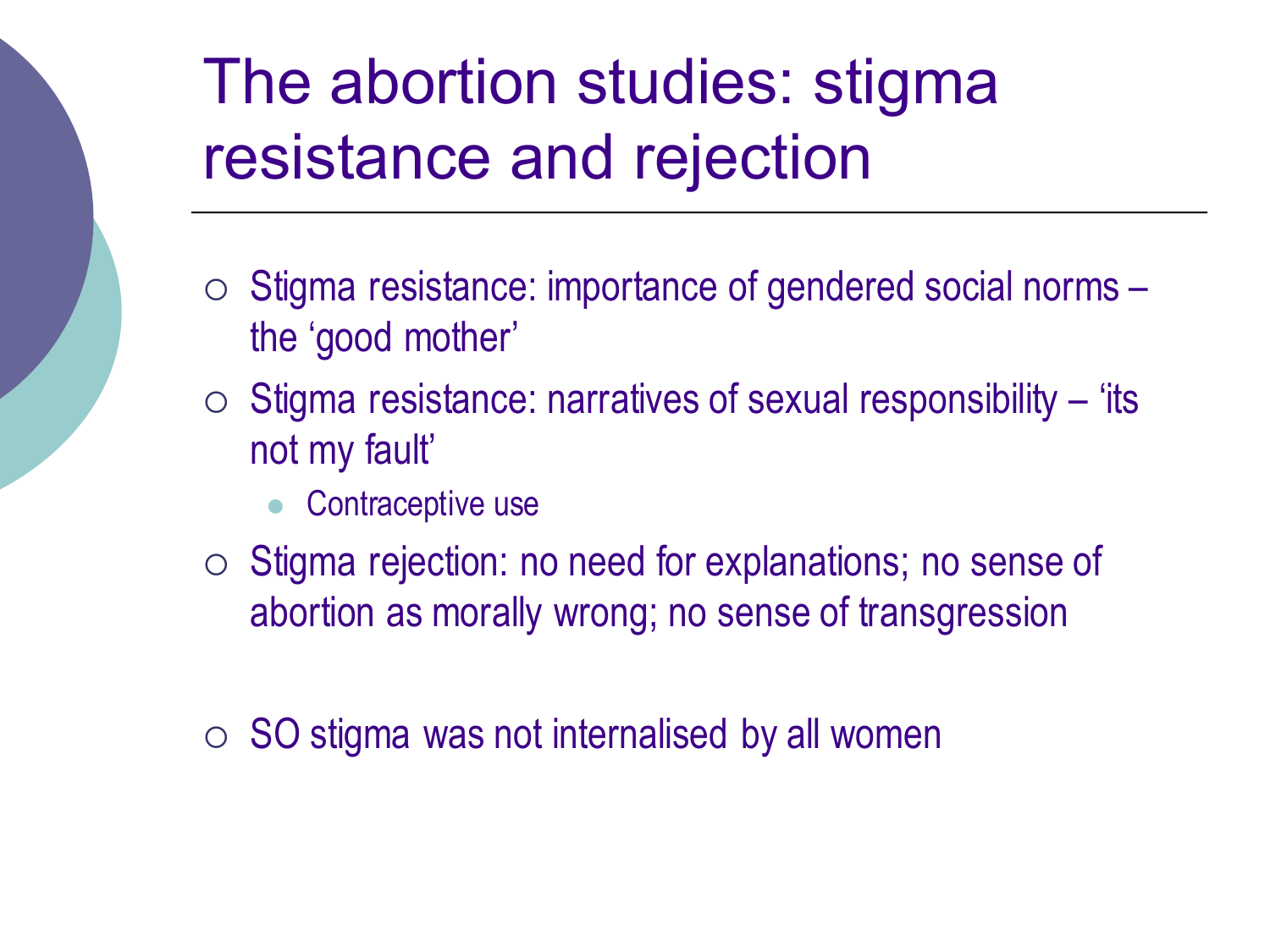#### Abortion-related Stigma is neither universal nor inevitable

- $\circ$  Women's abortion decision-making, (and post-abortion feelings) indicate the importance of challenging abortionrelated stigma
- $\circ$  Towards de-stigmatising abortion(s):
	- Providers/policy-makers should avoid talking about preventing abortion(s)
	- Everyone could help establish the ordinariness of abortion
	- Abortion story-sharing and activism
- $\circ$  Greater understanding of resistance/rejection needed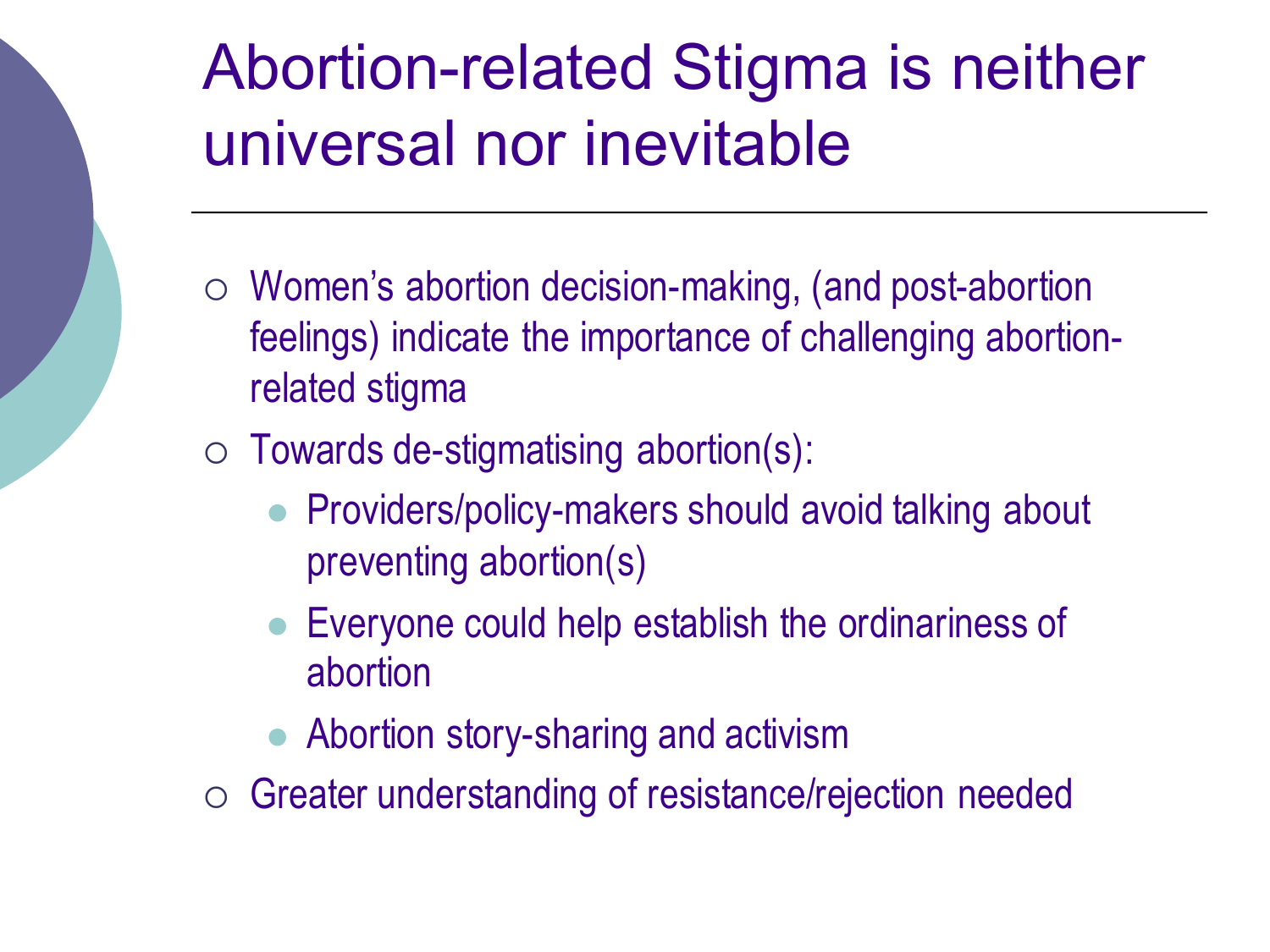